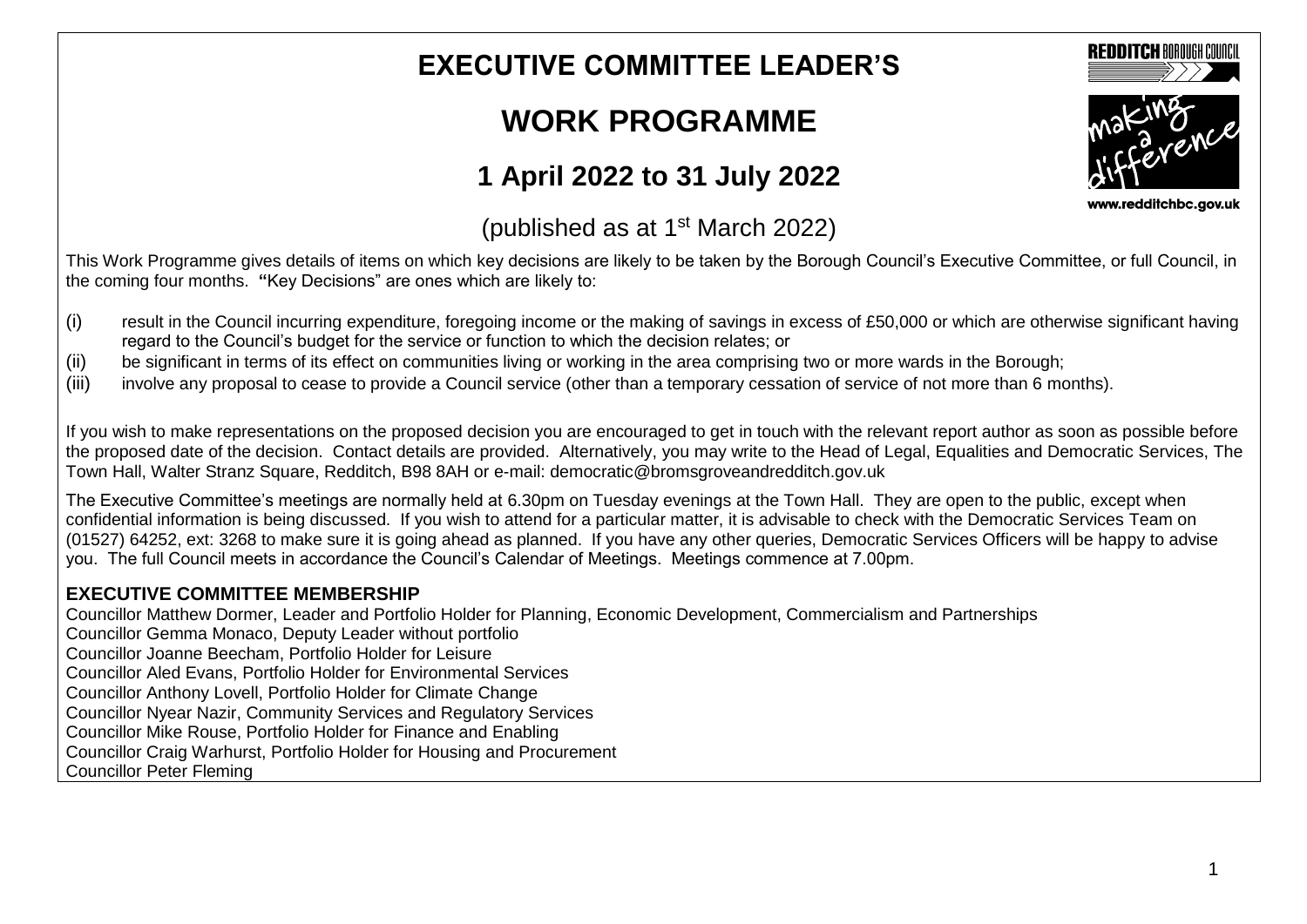| <b>Decision including</b><br>Whether it is a key<br><b>Decision</b>                                     | <b>Decision Taker</b><br><b>Date of Decision</b> | <b>Details of</b><br><b>Exempt</b><br>information (if<br>any) and any<br>additional<br>information for<br>noting | Documents submitted to<br><b>Decision Maker / Background</b><br><b>Papers List</b>                      | <b>Contact for Comments</b>                                                                                 |
|---------------------------------------------------------------------------------------------------------|--------------------------------------------------|------------------------------------------------------------------------------------------------------------------|---------------------------------------------------------------------------------------------------------|-------------------------------------------------------------------------------------------------------------|
| <b>Overview and Scrutiny</b><br>Annual Report 2021/22<br>Key: No                                        | Council 11 Apr 2022                              |                                                                                                                  | Report of the Chair of the<br><b>Overview and Scrutiny</b><br>Committee                                 | Joanne Gresham, Senior<br><b>Democratic Services Officer</b><br>Tel: 01527 64252 Ext: 3031                  |
| <b>Asset Management</b><br>Strategy and investment<br>programme for council<br>housing stock<br>Key: No | Executive 14 Jun 2022<br>Council 27 Jun 2022     |                                                                                                                  | Report of the Head of<br><b>Environmental and Housing</b><br><b>Property Services</b>                   | Simon Parry, Housing Property<br><b>Services Manager</b><br>Tel: 01527 64252                                |
| Asset Rationalisation for<br><b>Community Centres and</b><br>Easemore Road<br>Key: Yes                  | Executive Not before 14th<br>Jun 2022            | This report may<br>contain exempt<br>information which<br>would need to be<br>considered in<br>private session.  | Report of the Head of Legal,<br><b>Democratic and Property</b><br><b>Services</b>                       | Claire Felton, Head of Legal,<br><b>Democratic and Property</b><br><b>Services</b><br>Tel: 01527 881429     |
| <b>Council Plan (Including</b><br><b>Recovery and Restoration</b><br>Plan)<br>Key: No                   | Executive 14 Jun 2022<br>Council 27 Jun 2022     |                                                                                                                  | Report of the Head of Business<br>Transformation, Organisational<br>Development and Digital<br>Strategy | Deb Poole, Head of Business<br><b>Transformation and</b><br>Organisational Development<br>Tel: 01527 881256 |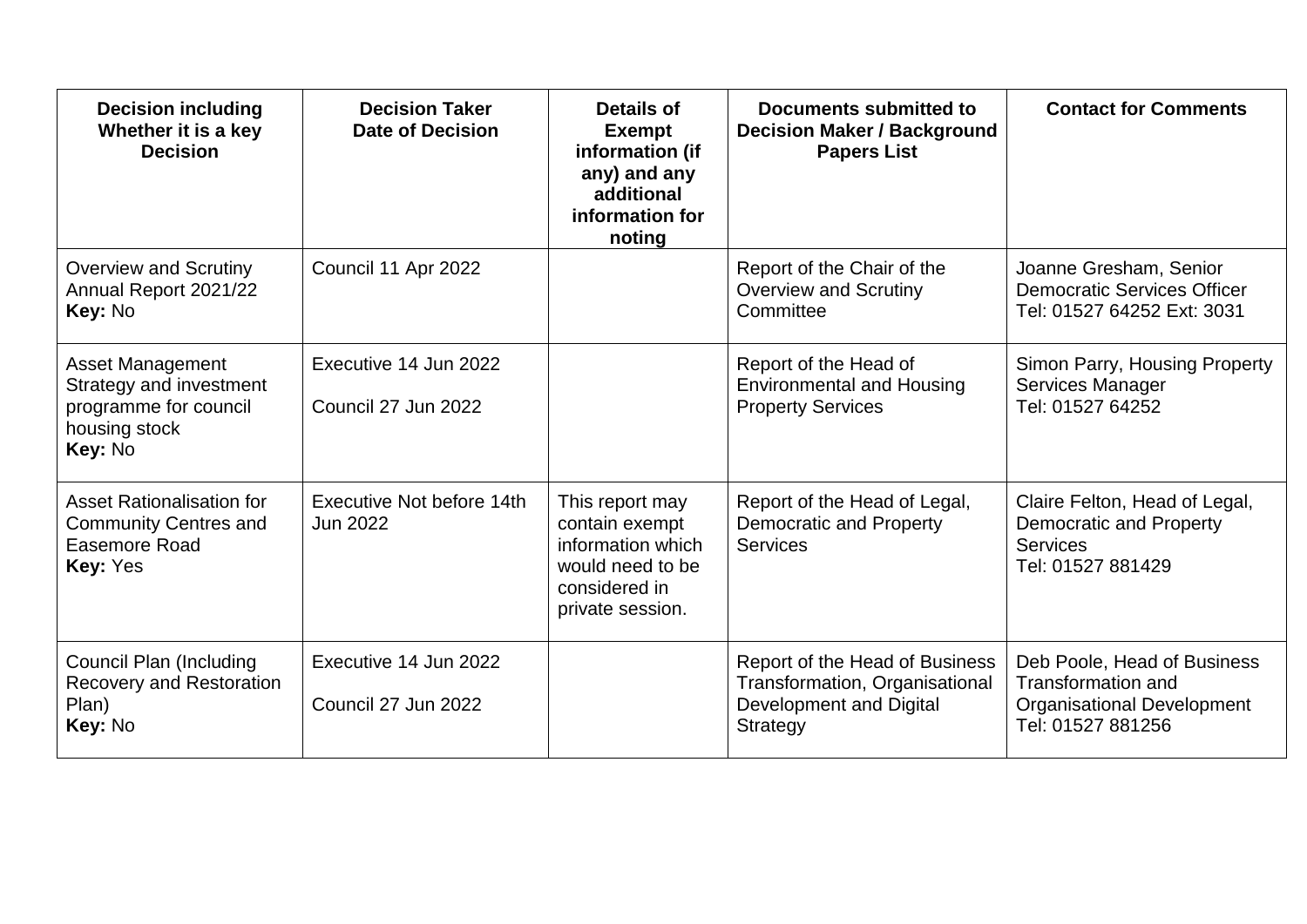| <b>Decision including</b><br>Whether it is a key<br><b>Decision</b>          | <b>Decision Taker</b><br><b>Date of Decision</b>                             | Details of<br><b>Exempt</b><br>information (if<br>any) and any<br>additional<br>information for<br>noting                                       | Documents submitted to<br><b>Decision Maker / Background</b><br><b>Papers List</b>                      | <b>Contact for Comments</b>                                                                                                                          |
|------------------------------------------------------------------------------|------------------------------------------------------------------------------|-------------------------------------------------------------------------------------------------------------------------------------------------|---------------------------------------------------------------------------------------------------------|------------------------------------------------------------------------------------------------------------------------------------------------------|
| <b>Council Tax Support</b><br>Scheme - Update<br>Key: No                     | Executive 14 Jun 2022                                                        |                                                                                                                                                 | Report of the Interim Head of<br><b>Finance and Customer</b><br><b>Services</b>                         | Peter Carpenter, Interim<br>Deputy S151 - Finance                                                                                                    |
| <b>Digital Strategy</b><br>Key: No                                           | Executive 14 Jun 2022<br>Council 27 Jun 2022                                 |                                                                                                                                                 | Report of the Head of Business<br>Transformation, Organisational<br>Development and Digital<br>Strategy | Deb Poole, Head of Business<br><b>Transformation and</b><br><b>Organisational Development</b><br>Tel: 01527 881256                                   |
| <b>Future Plans for Auxerre</b><br>House<br>Key: No                          | Executive Not before 14th<br>Jun 2022<br>Council Not before 27th<br>Jun 2022 | This report may<br>contain exempt<br>information which<br>would need to be<br>discussed by the<br>Executive<br>Committee in<br>private session. | Report of the Head of<br><b>Environmental and Housing</b><br><b>Property Services</b>                   | Simon Parry, Housing Property<br>Services Manager<br>Tel: 01527 64252                                                                                |
| Future Use of the Town<br><b>Hall and Customer Access</b><br><b>Key: Yes</b> | Executive Not before 14th<br><b>Jun 2022</b>                                 | This report may<br>contain exempt<br>information which<br>would need to be<br>considered in<br>exempt session.                                  | Report of the Head of Legal,<br>Democratic and Property<br><b>Services</b>                              | Claire Felton, Head of Legal,<br><b>Democratic and Property</b><br>Services, Peter Carpenter,<br>Interim Deputy S151 - Finance<br>Tel: 01527 881429, |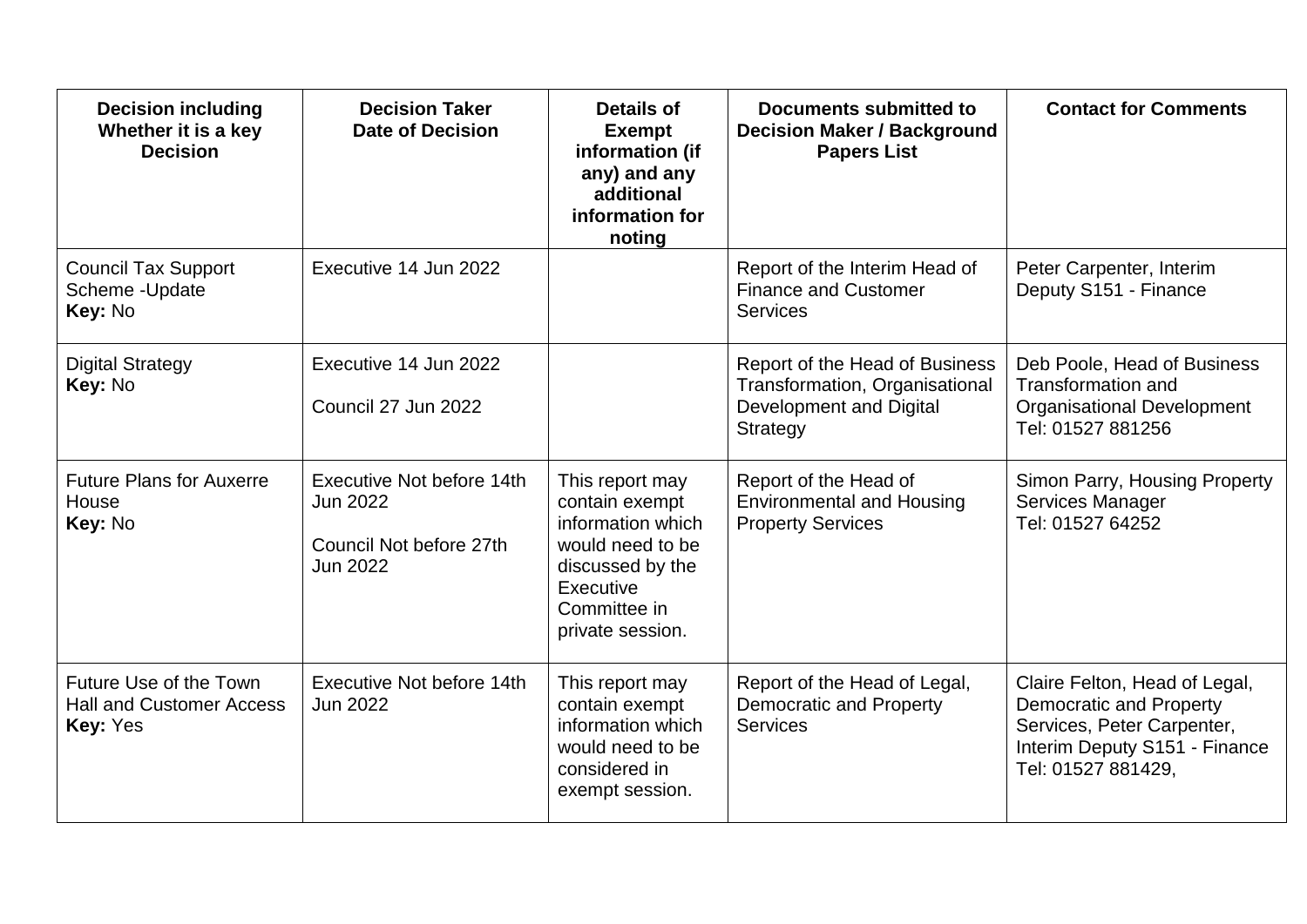| <b>Decision including</b><br>Whether it is a key<br><b>Decision</b>              | <b>Decision Taker</b><br><b>Date of Decision</b> | Details of<br><b>Exempt</b><br>information (if<br>any) and any<br>additional<br>information for<br>noting | Documents submitted to<br><b>Decision Maker / Background</b><br><b>Papers List</b>                      | <b>Contact for Comments</b>                                                                                        |
|----------------------------------------------------------------------------------|--------------------------------------------------|-----------------------------------------------------------------------------------------------------------|---------------------------------------------------------------------------------------------------------|--------------------------------------------------------------------------------------------------------------------|
| <b>Housing Policies</b><br>Key: No                                               | Executive 14 Jun 2022<br>Council 27 Jun 2022     |                                                                                                           | Report of the Head of<br><b>Community and Housing</b><br><b>Services</b>                                | Judith Willis, Head of<br><b>Community and Housing</b><br><b>Services</b><br>Tel: 01527 64252 ext 3284             |
| <b>Redditch Town Investment</b><br><b>Plan Business Cases</b><br><b>Key: Yes</b> | Executive 14 Jun 2022<br>Council 27 Jun 2022     |                                                                                                           | Report of the Head of Planning,<br><b>Regeneration and Leisure</b><br><b>Services</b>                   | Ostap Paparega, Head of<br>North Worcestershire<br>Economic Development and<br>Regeneration<br>Tel: 01562 732192   |
| <b>Staff Survey</b><br><b>Key: No</b>                                            | Executive 14 Jun 2022                            |                                                                                                           | Report of the Head of Business<br>Transformation, Organisational<br>Development and Digital<br>Strategy | Deb Poole, Head of Business<br><b>Transformation and</b><br><b>Organisational Development</b><br>Tel: 01527 881256 |
| <b>Tree Services Review</b><br>Including Ash Die Back<br>Update<br>Key: No       | Executive 14 Jun 2022<br>Council 27 Jun 2022     |                                                                                                           | Report of the Head of<br><b>Environmental and Housing</b><br><b>Property Services</b>                   | Carl Walker, Environmental<br>Services Manager<br>Tel: 01527 64252 ext 3421                                        |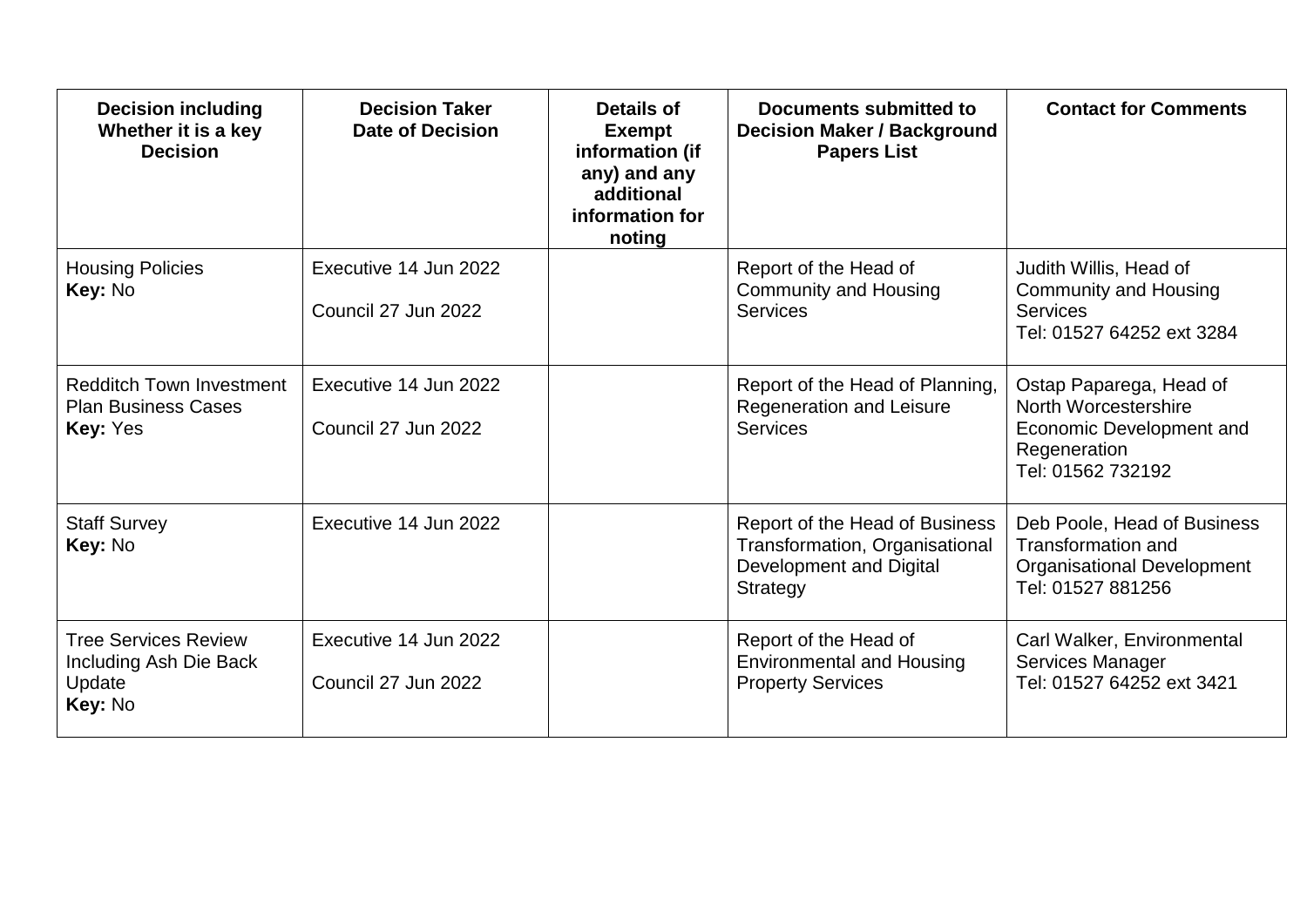| <b>Decision including</b><br>Whether it is a key<br><b>Decision</b>  | <b>Decision Taker</b><br><b>Date of Decision</b> | Details of<br><b>Exempt</b><br>information (if<br>any) and any<br>additional<br>information for<br>noting | Documents submitted to<br><b>Decision Maker / Background</b><br><b>Papers List</b>                                    | <b>Contact for Comments</b>                                                                                                                                                                                 |
|----------------------------------------------------------------------|--------------------------------------------------|-----------------------------------------------------------------------------------------------------------|-----------------------------------------------------------------------------------------------------------------------|-------------------------------------------------------------------------------------------------------------------------------------------------------------------------------------------------------------|
| <b>Worcestershire Housing</b><br>Strategy 2040<br>Key: No            | Executive 14 Jun 2022<br>Council 27 Jun 2022     |                                                                                                           | <b>Report of the Chief Executive</b>                                                                                  | Judith Willis, Head of<br><b>Community and Housing</b><br><b>Services</b><br>Tel: 01527 64252 ext 3284                                                                                                      |
| <b>Climate Change Strategy</b><br>Key: No                            | Executive 12 Jul 2022<br>Council 25 Jul 2022     |                                                                                                           | Head of Community and<br>Housing Services and Head of<br><b>Environmental and Housing</b><br><b>Property Services</b> | Guy Revans, Head of<br><b>Environmental and Housing</b><br>Property Services, Judith Willis,<br>Head of Community and<br><b>Housing Services</b><br>Tel: 01527 64252 ext 3292,<br>Tel: 01527 64252 ext 3284 |
| <b>Asset Strategy</b><br>Key: No                                     | Executive Not before 6th<br>Sep 2022             |                                                                                                           | Report of the Head of Legal,<br><b>Democratic and Property</b><br><b>Services</b>                                     | Claire Felton, Head of Legal,<br><b>Democratic and Property</b><br><b>Services</b><br>Tel: 01527 881429                                                                                                     |
| HR and Organisational<br>Development / People<br>Strategy<br>Key: No | Executive Not before 6th<br>Sep 2022             |                                                                                                           | Report of the Head of Business<br>Transformation, Organisational<br>Development and Digital<br>Strategy               | Deb Poole, Head of Business<br><b>Transformation and</b><br><b>Organisational Development</b><br>Tel: 01527 881256                                                                                          |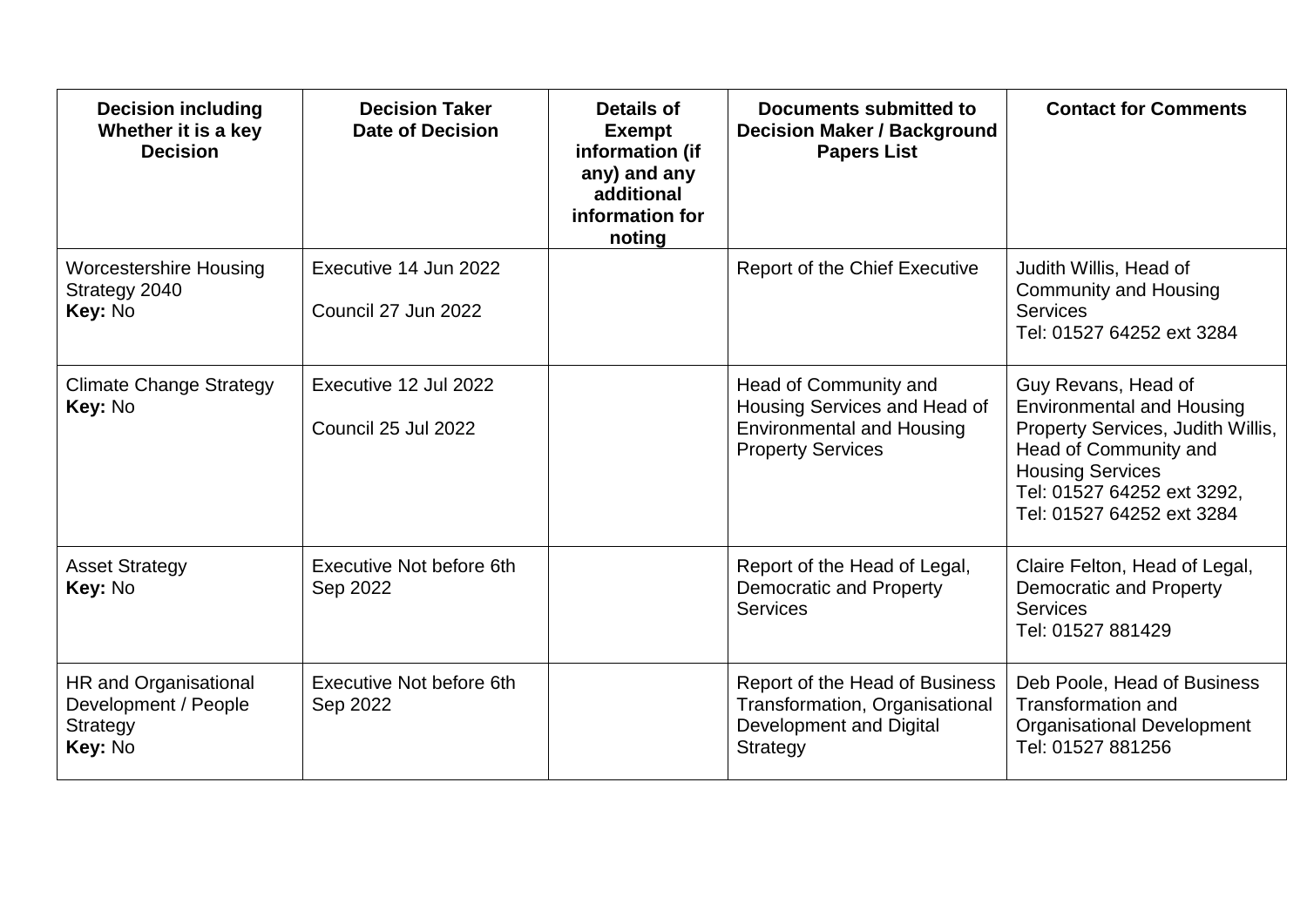| <b>Decision including</b><br>Whether it is a key<br><b>Decision</b> | <b>Decision Taker</b><br><b>Date of Decision</b>                            | <b>Details of</b><br><b>Exempt</b><br>information (if<br>any) and any<br>additional<br>information for<br>noting | Documents submitted to<br><b>Decision Maker / Background</b><br><b>Papers List</b> | <b>Contact for Comments</b>                                                                                      |
|---------------------------------------------------------------------|-----------------------------------------------------------------------------|------------------------------------------------------------------------------------------------------------------|------------------------------------------------------------------------------------|------------------------------------------------------------------------------------------------------------------|
| Leisure Strategy<br>Key: No                                         | Executive Not before 6th<br>Sep 2022<br>Council Not before 19th<br>Sep 2022 |                                                                                                                  | Report of the Head of Planning,<br>Regeneration and Leisure<br><b>Services</b>     | Ruth Bamford, Head of<br>Planning, Regeneration and<br>Leisure Services<br>Tel: 01527 64252                      |
| Levelling Up Fund Bid<br>Key: Yes                                   | Executive Not before 6th<br>Sep 2022<br>Council Not before 19th<br>Sep 2022 |                                                                                                                  |                                                                                    | Ruth Bamford, Head of<br>Planning, Regeneration and<br>Leisure Services<br>Tel: 01527 64252                      |
| Matchborough and<br>Winyates Regeneration<br>Proposals<br>Key: Yes  | Executive Not before 6th<br>Sep 2022                                        |                                                                                                                  | Report of the Head of Planning,<br>Regeneration and Leisure<br><b>Services</b>     | Ostap Paparega, Head of<br>North Worcestershire<br>Economic Development and<br>Regeneration<br>Tel: 01562 732192 |
| <b>Voluntary Bodies Scheme</b><br>Key: No                           | Executive 6 Sep 2022                                                        |                                                                                                                  | Report of the Head of<br><b>Community and Housing</b><br><b>Services</b>           | Judith Willis, Head of<br><b>Community and Housing</b><br><b>Services</b><br>Tel: 01527 64252 ext 3284           |